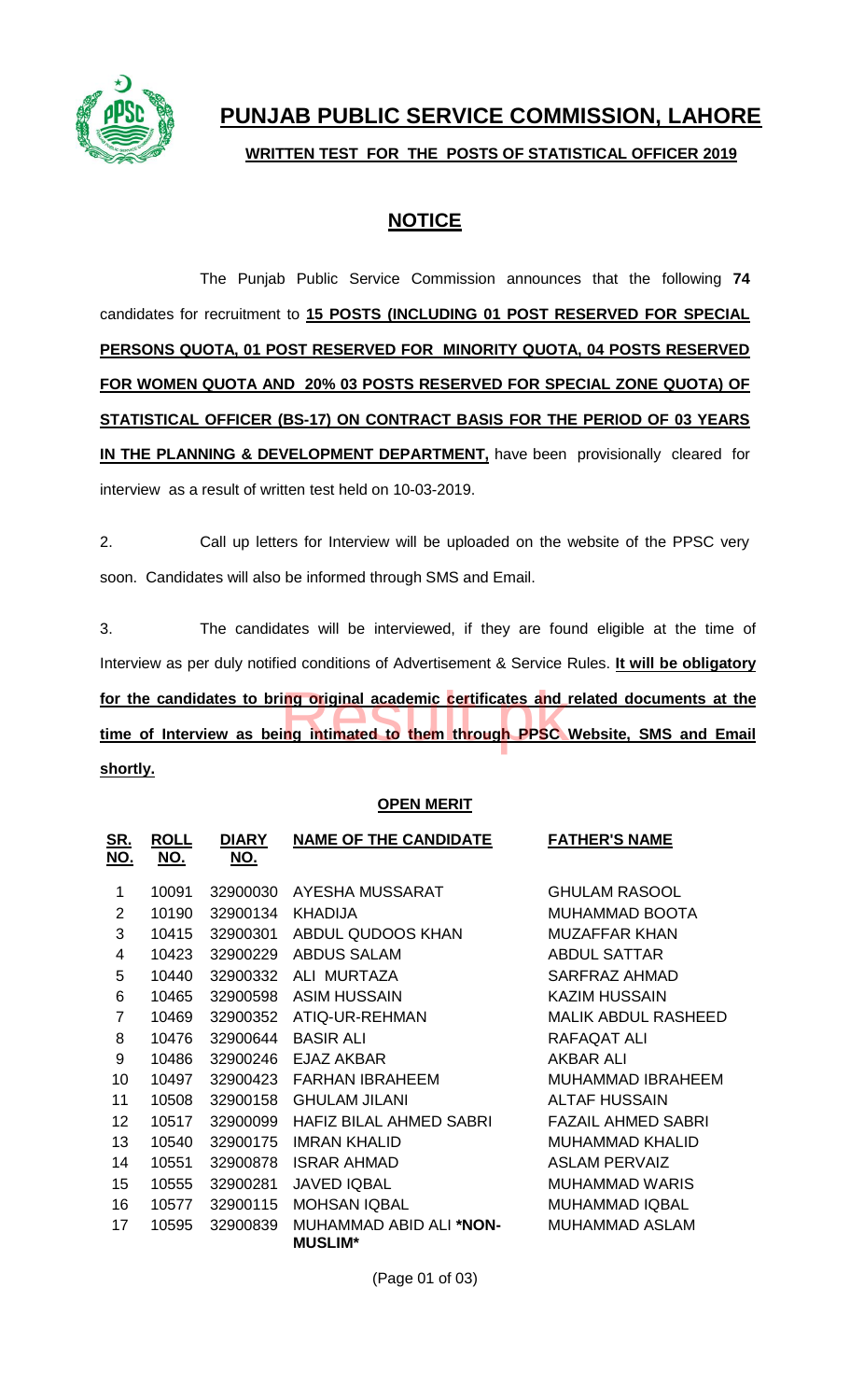| 18 | 10596 | 32900645 | MUHAMMAD ADEEL ASGHAR              | <b>ASGHAR ALI</b>         |
|----|-------|----------|------------------------------------|---------------------------|
| 19 | 10612 | 32900207 | MUHAMMAD ALI RASHEED.              | MUHAMMAD RASHEED AHMED    |
| 20 | 10614 | 32900392 | MUHAMMAD ANUS HAYAT<br><b>KHAN</b> | SHOUKAT HAYAT KHAN        |
| 21 | 10618 | 32900712 | <b>MUHAMMAD ARSHAD</b>             | MUHAMMAD JAMIL            |
| 22 | 10631 | 32900184 | <b>MUHAMMAD BABAR</b>              | MUHAMMAD AKHTAR           |
| 23 | 10635 | 32900239 | MUHAMMAD FAISAL SHAFIQ             | <b>RAHMAT SHAFIQ</b>      |
| 24 | 10651 | 32900017 | MUHAMMAD IBRAHIM                   | <b>HAJI ABDUL RASHEED</b> |
| 25 | 10671 | 32900171 | MUHAMMAD KASHIF                    | RANA MUHAMMAD ARSHAD      |
| 26 | 10672 | 32900521 | MUHAMMAD KASHIF                    | NAZEER AHMAD              |
| 27 | 10744 | 32900051 | MUHAMMAD USMAN                     | MUHAMMAD YOUSAF           |
| 28 | 10835 | 32900021 | <b>SHAHID JAMIL</b>                | ALLAH DITTA               |
| 29 | 10847 | 32900747 | <b>SHIRAZ HADER</b>                | RAI ABDUL QAYYUM KHAN     |
| 30 | 10865 | 32900361 | <b>TASSAWAR HUSSAIN</b>            | <b>MUNAWAR HUSSAIN</b>    |
| 31 | 10879 | 32900086 | <b>UMAR FAROOQ</b>                 | <b>GHULAM HAIDER</b>      |

### **SPECIAL PERSON QUOTA**

| <u>SR.</u><br><u>NO.</u> | <b>ROLL</b><br>NO. | <b>DIARY</b><br><u>NO.</u> | <b>NAME OF THE CANDIDATE</b>     | <b>FATHER'S NAME</b> |
|--------------------------|--------------------|----------------------------|----------------------------------|----------------------|
| -32                      |                    |                            | 10006 32900274 ALLAH DITTA ZAFAR | <b>BAGH ALI</b>      |
| -33                      |                    |                            | 10016 32900786 MUHAMMAD RASHID   | <b>SHAMUS UD DIN</b> |
| -34                      |                    |                            | 10020 32900304 MUHAMMAD WASEEM   | <b>WAHAD BUKHSH</b>  |
| -35                      |                    |                            | 10025 32900011 TAHIR TANVEER     | NAZEER AHMAD         |
| -36                      |                    |                            | 10027 32900110 USAMIR SULTAN     | ALLAH YAR            |

#### **MINORITY QUOTA**

| SR.<br>NO. | <b>ROLL</b> | <b>DIARY</b> | <b>NAME OF THE CANDIDATE</b> | <b>FATHER'S NAME</b> |
|------------|-------------|--------------|------------------------------|----------------------|
|            | 10832       |              | 32900157 SHAHID AHMAD        | <b>MUBARAK AHMAD</b> |

## **WOMEN QUOTA**

| <u>SR.</u><br>NO. | <b>ROLL</b><br><u>NO.</u> | <b>DIARY</b><br><u>NO.</u> | <b>NAME OF THE CANDIDATE</b> | <b>FATHER'S NAME</b>          |
|-------------------|---------------------------|----------------------------|------------------------------|-------------------------------|
| 38                | 10037                     | 32900125                   | ADILA SHAHZADI               | KHADIM HUSSAIN SHAHID         |
| 39                | 10087                     | 32900887                   | AYESHA IMTIAZ                | <b>IMTIAZ HUSSAIN</b>         |
| 40                | 10093                     | 32900296                   | AYESHA RIAZ                  | RIAZ AHMAD                    |
| 41                | 10123                     | 32900028                   | <b>FARKHANDA GULL</b>        | <b>MUHAMMAD SADDIQUE</b>      |
| 42                | 10124                     | 32900478                   | <b>FARWA ABBAS</b>           | <b>ABBAS ULLAH</b>            |
| 43                | 10129                     | 32900111                   | <b>FARZANA YOUSAF</b>        | <b>MUHAMMAD YOUSAF</b>        |
| 44                | 10131                     | 32900368                   | <b>FATIMA NAZIM</b>          | MUHAMMAD NAZIM                |
| 45                | 10176                     | 32900701                   | <b>IRAM EHSAN</b>            | <b>MUHAMMAD EHSAN ILAHI</b>   |
| 46                | 10191                     | 32900628                   | <b>KHADIJA ARSHAD</b>        | <b>ARSHAD ULLAH</b>           |
| 47                | 10195                     | 32900609                   | <b>KIRAN SULTANA</b>         | CH MAZHAR UL HAQ              |
| 48                | 10216                     | 32900407                   | MARRYAM PERVEZ               | PERVAIZ AKHTAR                |
| 49                | 10223                     | 32900162                   | <b>MEHMOONA RUBAB</b>        | <b>LIAQAT HAYAT</b>           |
| 50                | 10255                     | 32900156                   | <b>NAIMA RASHEED</b>         | MIAN ABDUL RASHEED            |
| 51                | 10257                     | 32900465                   | <b>NAJIA</b>                 | <b>SAFDAR HUSSAIN</b>         |
| 52                | 10293                     | 32900272                   | <b>RUBINA RASHEED</b>        | RASHEED AHMAD                 |
| 53                | 10320                     | 32900470                   | <b>SAIRA ABID</b>            | <b>MALIK ABID ALI KHAN</b>    |
| 54                | 10366                     | 32900297                   | SUMERA ARSHAD                | <b>ARSHAD ALI</b>             |
| 55                | 10388                     | 32900212                   | UZMA ARSHAD MUGHAL           | <b>MUHAMMAD ARSHAD MUGHAL</b> |
|                   |                           |                            |                              |                               |

(Page 02 of 03)